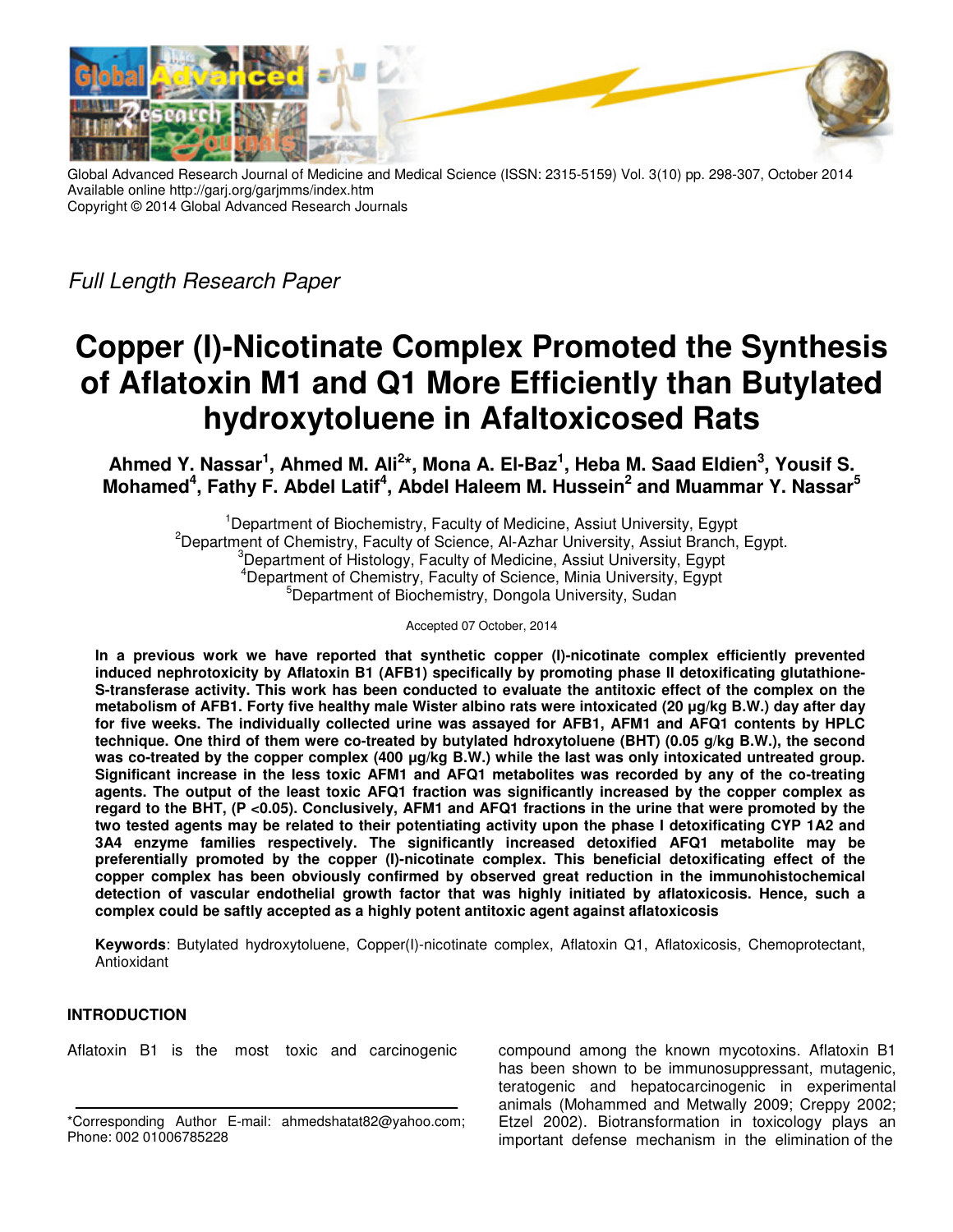toxic xenobiotics and body wastes in which they are converted into less harmful and polar substances that can easily be excreted by the kidney (Monosson 2012; Vondracek et al., 2001; Eaton et al., 1995). After the AFB1 has been ingested, it is bio-activated by cytochrome P-450 to a genotoxic exo 8,9-epoxide  $(AFBO)$ , a DNA reactive metabolite that forms  $N^7$ guanine adducts and it is also able to bind with proteins (Cupid et al., 2004; Nassar et al, 1982) that ultimately can cause cancer, a risk factor for malnutrition in infants (Hatem et al., 2005; Nassar et al., 1985) as well as other oxidized metabolites with less harmful effect in vivo, including the hydroxylated forms, AFM1, AFQ and AFP1 in the phase I metabolism. Major CYP450 enzymes involved in the oxidation of AFB1 are CYP1A2, CYP3A4 and CYP3A5. As AFM1, AFP1 and AFQ1 have significantly lower toxic and less carcinogenic potentials than AFB1; their formation is considered to be detoxification metabolites (Eaton et al., 1995; Hsieh et al., 1984). Aflatoxin M1 is a hydroxylated metabolite of aflatoxin B1 originated from animal and human metabolism after the ingestion of AFB1, which may be presented in body fluids such as blood, urine, dairy milk, and colostrums (Omar 2013; Monosson 2012; Groopman, 1994; Hafez et al., 1985). Aflatoxin Q1 is one of the major AFB1 assayed metabolite, being 18 times less toxic than the parent molecule AFB1 in the chicken embryo simultaneously is not mutagenic, with or without microsomal activation. Furthermore, AFQ1 has been considered to be a major detoxification metabolite of AFB1, in primates (Hsieh et al., 1974).

Studies over the few past decades have demonstrated that the biotransformation of AFB1 is an essential component of its hepatocarcinogenicity, and differences in biotransformation contribute significantly to species and interindividual differences in susceptibility to AFB1 (Eaton et al., 2001), for example; there are several common polymorphisms in CYP3A5 that result in little or no expression of functional protein, and thus most people do not express a functional phenotype of CYP3A5 (Thompson et al., 2006). In rats, CYP2C11 and CYP3A2 have been reported to catalyze the activation step in phase I metabolism (Buetler et al., 1996; Shimada et al., 1987). CYP-mediated oxidation can also yield several hydroxylated metabolites AFM1, AFQ1 and AFP1 (Eaton and Gallagher 1994). In addition it was indicated that CYP1A, CYP2B and CYP3A are involved in the formation of these metabolites which considered as detoxification products (Gross-Steinmeyer and Eaton 2012; Manson et al., 1997; Buetler et al., 1996; Eaton and Gallagher 1994). The formation of AFM1 and AFQ1 probably counterbalances the increase of AFB1-epoxide. Moreover the metabolism of AFB1 to epoxide is mainly attributed to CYP2C11 and CYP3A2 in rats (Buetler et al., 1996; Shimada et al., 1987) while formation of AFQ1 can be attributed to CYP2B and CYP 3A families (Manson et al., 1997; Stresser et al., 1994).

One of the major factors determining the protective activity of chemopreventive agents against AFB1 hepatocarcinogenesis is their ability to increase the biotransformation of AFB1 into non-toxic products. Primary detoxification of AFB1 could be achieved by the increase in formation of AFM1 and AFQ1 according to Manson et al., (1997). Several compounds have been shown to possess chemoprotective properties against AFB1 in rodent models. Such protection is often mediated by biochemical modulation of either phase I or phase II enzymes or an increase in nucleophilic trapping of activated AFB1 intermediates (Kensler et al., 1994). Compounds such as butylated hydroxyanisole (BHA), butylated hydroxytoluene (BHT) (Ch'ih et al., 1989), polyhalogentaed biphenyl (Shepherd et al., 1984), Pheonobarbital, β-naphthoflavone (Gurtoo et al., 1985) and bicyclol (Hong and Yan 2002) all directly inhibit AFB1 carcinogenesis in rats. Any of these synthetic agents induces the cytochrome P-450 isoenzymes that accelerate Phase I metabolism of AFB1 to hydroxylated products which are considerably less genotoxic than either AFB1 or its 8,9-epoxide metabolite (Wong and Hsieh 1976; Gurtoo et al., 1975). Presumably, these inductions serve to alter the balance between metabolic activation and detoxification of AFB1. Butylated hydroxytoluene was found to be effective for chromosomal aberrations in human lymphocyte cultures (Jaffe 1984) and induce mutagenic effects at high doses as well (Watt et al., 1975; Oliver 1967).

In a previous work, copper (I)-nicotinate complex showed statistically more significant antioxidant activity than the already accepted antioxidant BHT against induced aflatoxicosis in rats (Shatat et al., 2013). In the same area we have recently deduced (Nassar et al., 2014) that such a complex exhibits a highly protective activity against induced nephrotoxicity by AFB1 via potentiating the phase II detoxifying glutathione-Stransferase. The chelating complex which is composed of the organic residue of vitamin niacin chelated with the daily required copper, the metal that exhibits several biological actives especially cellular enzymes (Salama et al., 2007; El-Saadani 2004; EL-Saadani et al., 1993; Musa et al., 1987; Sorenson 1982). The measured competitive prophylactic action of copper (I)-nicotinate complex was apparent as more efficient against aflatoxicosis on lowering the oxidative stress than the well known BHT (Shatat et al., 2013). In this submitted work, the metabolic pathway of detoxification mechanisms under chronic intoxication by AFB1 was focused on the detoxification metabolites AFM1 and AFQ1 in the excreted urine.

In addition, the induced hepatotoxicity by AFB1 like other factor profoundly associated with vascular endothelial growth factor (VEGF) expression for initiating angiogenesis in experimental animals (Tsuchihashi et al., 2006; Taniguchi et al., 2001; Rosmorduc et.al., 1999; Shweiki et al., 1992). Accordingly determination of the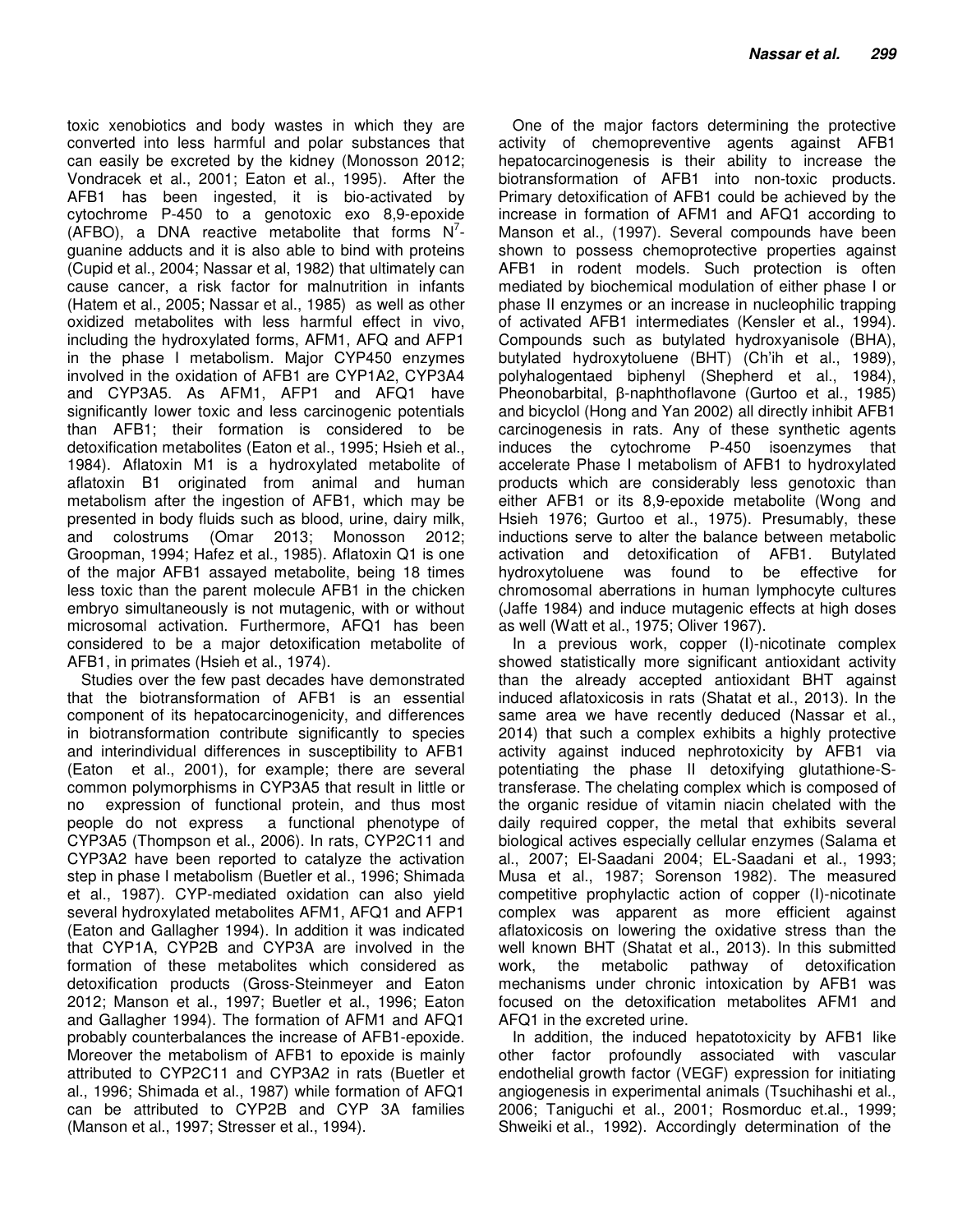expressed VEGF in nephrotoxicosed tissue could be immunohistochemically assayed to clarify and compare the predicted detoxificating effect of each of BHT and copper nicotinate complex co-treating agents.

# **MATERIALS AND METHODS**

## **Chemicals**

Aflatoxin B1, AFM1 and AFQ1 authentic samples were purchased from Sigma Chemical Co. (St. Louis, MO, USA), the phenolic BHT was purchased from Oxford Laboratory – Mumbai- 400002, CAS No. (128-73-0), The  $[Copper \t(l)-(nicotinic \taci)]^+Cl^$ complex was synthesized as described by Gohar and Dratoviscky (1975), β- gulucuronidase was purchased from Sigma Aldrich, methanol (99.9% HPLC Fluka), acetonitrile (99.9% HPLC Sigma-Aldrich), nicotinic acid, copper chloride 5H<sub>2</sub>O, ascorbic acid, sodium bicarbonate, orthophosphoric acid, chloroform and isopropanol all were purchased from El Nasr Pharmaceutical Chemicals Co., Egypt.

# **Preparation of AFB1 for the biological use**

Aflatoxin B1 was harvested from fungal growth from an isolated Aspergillus flavus (generously received from research center of fungi, Assiut University, Egypt), according to Potato Dextrose Broth (PDB) method of Booth (1972). This medium was prepared according to El-Kady and Moubasher (1982). Deharvested growth media from each flask (n=50) extracted in chloroform where the organic layer was treated with anhydrous Na<sub>2</sub>SO<sub>4</sub>. The collected anhydrous chloroform was dried on rotator. In silica gel column chromatography the AFB1 fraction was isolated and purified. The toxin was suspended in maize oil and checked on TLC against authentic sample in chloroform: methanol (97:3). Collected solid residue of AFB1 was suspended in maize oil for biological use (1 mg/450 ml).

## **Experimental design**

Forty five healthy male Wister albino rats (120–150 g B.W.) were accommodated in appropriate normal conditions, housed individually in metabolic cages each to be intoxicated (20 µg/kg B.W.) day after day for five weeks and to collect the excreted urine. They were equally grouped; therapeutically co-treated group with BHT (0.05 g/kg B.W.) according to Williams et al., (1996), therapeutically co-treated group with copper complex (400 µg/kg B.W.) according to (Shatat et al., 2013) and aflatoxicosis group (20 µg/kg B.W.) without any prophylacting agent as a control in addition to five rats

were taken as healthy reference immunohistochemical examination for the kidney tissue. The tested collected urine for each group was performed after one, two, three, four and five weeks of starting of exposure to dosage of AFB1.

## **Extraction of AFB1 and its metabolites in the excreted urine**

The urine samples taken from each rat were volumetrically determined where one ml was incubated with 100,000 unites of β- gulucuronidase enzyme and then aflatoxins were extracted by the method of Coronel et al., (2011).

**HPLC analysis for AB1 and AFM1 was performed by** UFLC Shimadzu type, RF-20A prominence fluorescence detector and CTO-20A prominence column oven. Flow rate 1.2 ml/min, Pressure 1,600 psi, Columnphenomenex C18 (250  $\times$  4.6 mm), 5  $\mu$ m from Waters corporation (USA), Oven temp- 40 ˚C, Run time- 17 mins. Mobile phase was water/methanol/4M HNO<sub>3</sub>/KBr (60/40/350ul/119mg), excitation wavelength-365 nm, emission wavelength- 455 nm and Kobra cell (R-BiopharmRhone Itd)- settings at 100 uA.

# **Derivatization of AFQ1**

AFQ1 was derivatized by trifluoroacetic acid according to (AOAC 2000).

**HPLC analysis for AFQ1 was performed by** Waters HPLC Model 1525, a Watres 486 Ultraviolet Detector, Watres Spherisorb C18 (250 x 4.6 mm), 5 µm (USA). An isocratic system with water: methanol: acetonitrile 240:120:40 (Deabes et al., 2012). The separation was performed at ambient temperature at a flow rate of 1.5 mL/min. The injection volume was 20 µl for both standard solutions and the extracted samples. The ultraviolet detector was operated at wavelength of 360 nm.

## **Immunohistochemistry**

The nephrotic VEGF content has been performed precisely by the recent published technique of Mahmut et al., (2014).

## **Statistical analysis**

Data are expressed as the mean ±S.E. (standard error) Statistical analysis was done using analysis of variance (ANOVA) followed by Tukey ᾽s multiple comparison test using the Statistical Package for the Social Science  $(S.P.S.S. 11)$ . The level of significant was set at  $p<0.05$ .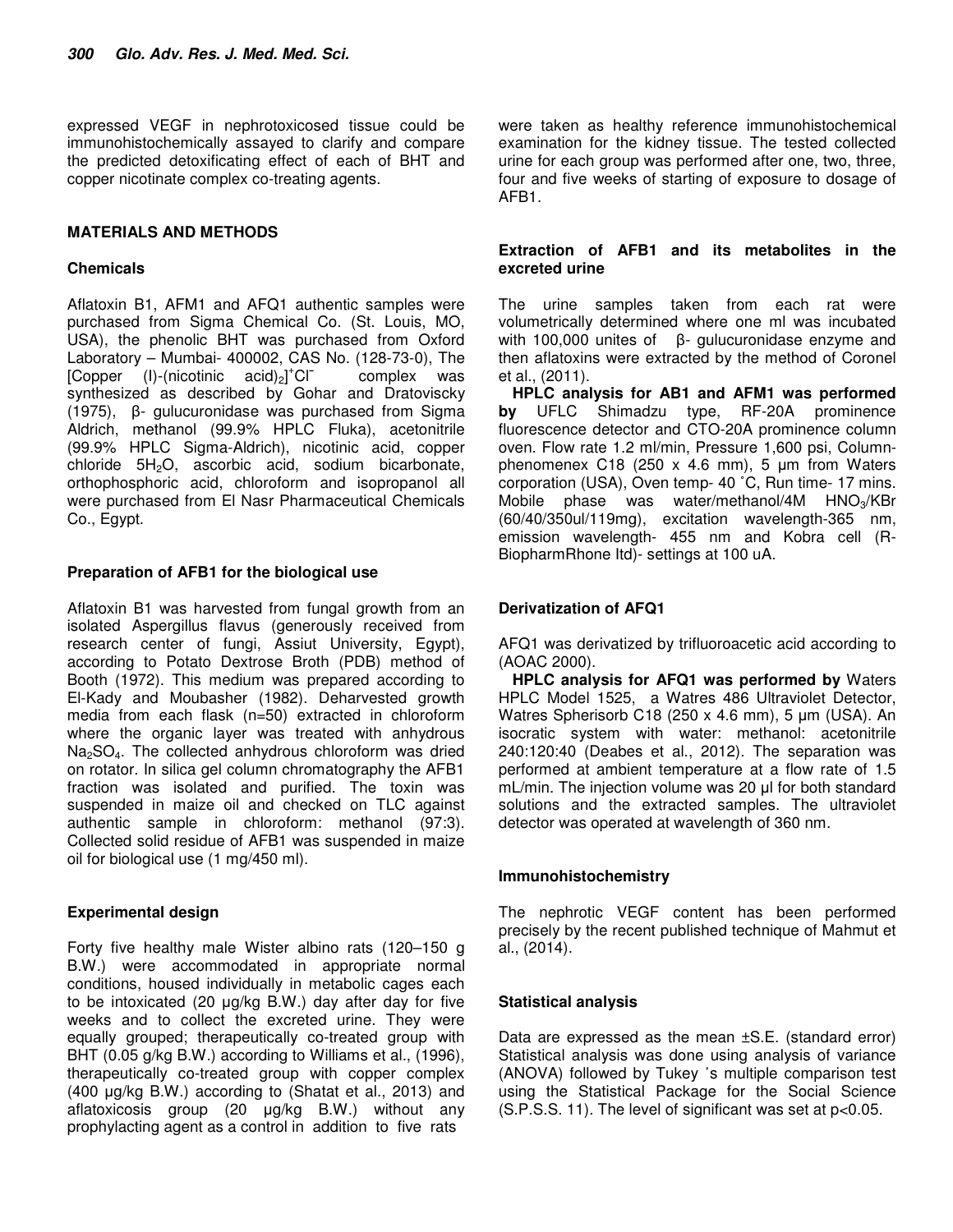

**Figure 1 A, B, C.** HPLC chromatogram of AFB1, AFM1 and AFQ1 standards.

## **RESULTS**

Figure 1A, B and C shows the chromatogram of AFB1, AFM1 and AFQ1 standards. The concentration of the excreted parent AFB1 in urine as free or gulucuronid form was extracted and assayed by HPLC during the five weeks of exposure as chronic intoxication is presented in table 1, Figure 2. The significant reduction in the excreted AFB1 by treatment of BHT and Copper (I)-nicotinate complex was significantly observed specifically the effect of the copper chelating complex. The major excreted metabolite AFM1 was apparently increasing by time as well as by the effect of BHT and copper (I)-nicotinate complex as it's presented in table 2, Figure 3. The more excretable metabolite AFQ1 was increasing by time of exposure as well as by co-treating BHT and Copper (I) nicotinate complex as it's presented in table 3, Figure 4.

The immunohistochemical investigation showed that the accumulated VEGF protein appeared as dense brown stained spots in the Bowman's capsule and renal tubules of aflatoxicoed cases. The co-treated cases with BHT showed characteristic findings of such brown spots but those with copper complex showed rare recognized brown spots in situ. While there was no reaction at all sliced of normal untoxicated cases Figure 5 A,B,C and D.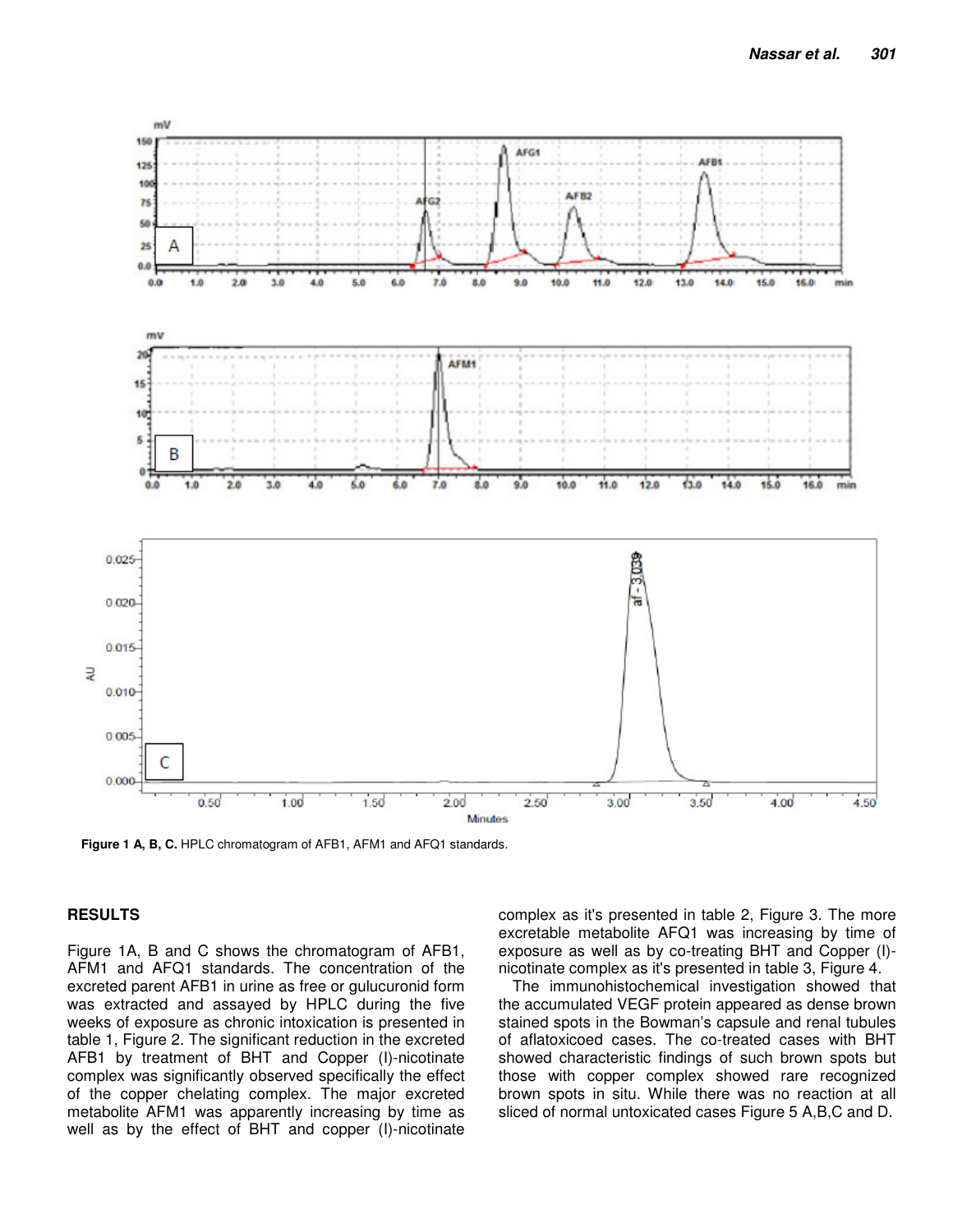|     | <b>Aflatoxicosis</b> | AFB1 + BHT                     | AFB1 + Cu - Complex  |
|-----|----------------------|--------------------------------|----------------------|
| W1  | $1.907 \pm 0.44$     | 1.812 $\pm$ 0.43 <sup>NS</sup> | 1.621 ± 0.29 $^{NS}$ |
| W2  | $3.231 \pm 0.25$     | $2.139 \pm 0.29$ *             | $1.974 \pm 0.5$ **   |
| WЗ  | $4.021 \pm 0.24$     | $2.840 \pm 0.5$ **             | $2.415 \pm 0.39**$   |
| W4  | $5.853 \pm 0.44$     | 2.319± 0.37***                 | $2.211 \pm 0.56***$  |
| W5. | $7.481 \pm 0.21$     | $1.026 \pm 0.15***$            | $0.916 \pm 0.3***$   |

Table 1. Concentration of AFB1 (µg/ml) in excreted urine of aflatoxicosed rats, co-treated with BHT and copper complex rats.

Values are expressed as the mean  $\pm$  SE for (15) animals in each group. \*p<0.05; \*\*p<0.01; \*\*\*p<0.001 represent significant differences as compared to aflatoxicosed animals



Figure 2. Concentration of AFB1 (µg/ml) in excreted urine of aflatoxicosed rats, cotreated with BHT and copper complex.

Table 2. Concentration of AFM1 (µg/ml) in excreted urine of aflatoxicosed rats, co-treated with BHT and copper complex rats.

|    | <b>Aflatoxicosis</b> | AFB1 + BHT          | AFB1 + Cu -Complex   |
|----|----------------------|---------------------|----------------------|
| W1 | ND.                  | $0.095 \pm 0.04*$   | $0.234 \pm 0.13^*$   |
| W2 | $0.092 \pm 0.05$     | $0.292 \pm 0.06^*$  | $0.415 \pm 0.19**$   |
| WЗ | $0.183 \pm 0.08$     | $0.533 \pm 0.19**$  | $0.971 \pm 0.34***$  |
| W4 | $0.537 \pm 0.21$     | 1.495± 0.26***      | $1.935 \pm 0.27***$  |
| W5 | $0.951 \pm 0.25$     | $2.991 \pm 0.15***$ | $3.591 \pm 0.26$ *** |

Values are expressed as the mean  $\pm$  SE for (15) animals in each group. \*p<0.05; \*\*p<0.01; \*\*\*p<0.001 represent significant differences as compared to aflatoxicosed animals.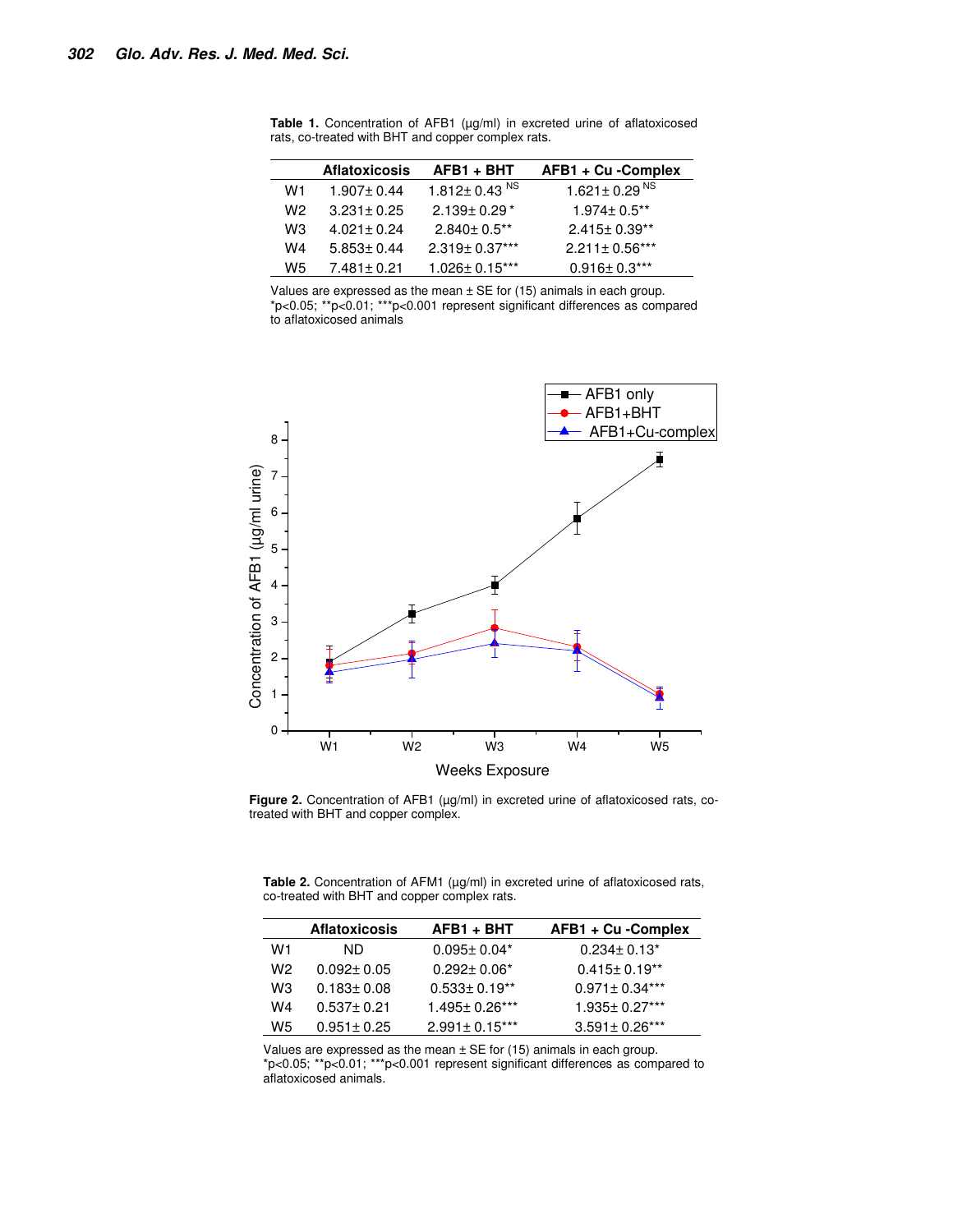

**Figure 3.** Concentration of AFM|1 (µg/ml) in excreted urine of aflatoxicosed rats, co-treated with BHT and copper complex.

**Table 3.** Concentration of AFQ1 (µg/ml) in excreted urine of aflatoxicosed rats, co-treated with BHT and copper complex rats.

|    | <b>Aflatoxicosis</b> | AFB1 + BHT                     | AFB1 + Cu - Complex            |
|----|----------------------|--------------------------------|--------------------------------|
| W1 | ND.                  | ND.                            | $0.053 \pm 0.03$ <sup>NS</sup> |
| W2 | $0.054 \pm 0.06$     | $0.083 \pm 0.01$ <sup>NS</sup> | $0.133 \pm 0.06^*$             |
| WЗ | $0.093 \pm 0.03$     | $0.191 \pm 0.09^*$             | $0.253 \pm 0.02$ **            |
| W4 | $0.151 \pm 0.04$     | $0.354 \pm 0.06***$            | $0.445 \pm 0.07***$            |
| W5 | $0.294 \pm 0.05$     | $0.513 \pm 0.04***$            | $0.693 \pm 0.16$ ***           |

Values are expressed as the mean  $\pm$  SE for (15) animals in each group. \*p<0.05; \*\*p<0.01; \*\*\*p<0.001 represent significant differences as compared to aflatoxicosed animals



Figure 4. Concentration of AFQ1 (µg/ml) in excreted urine of aflatoxicosed rats, co-treated with BHT and copper complex.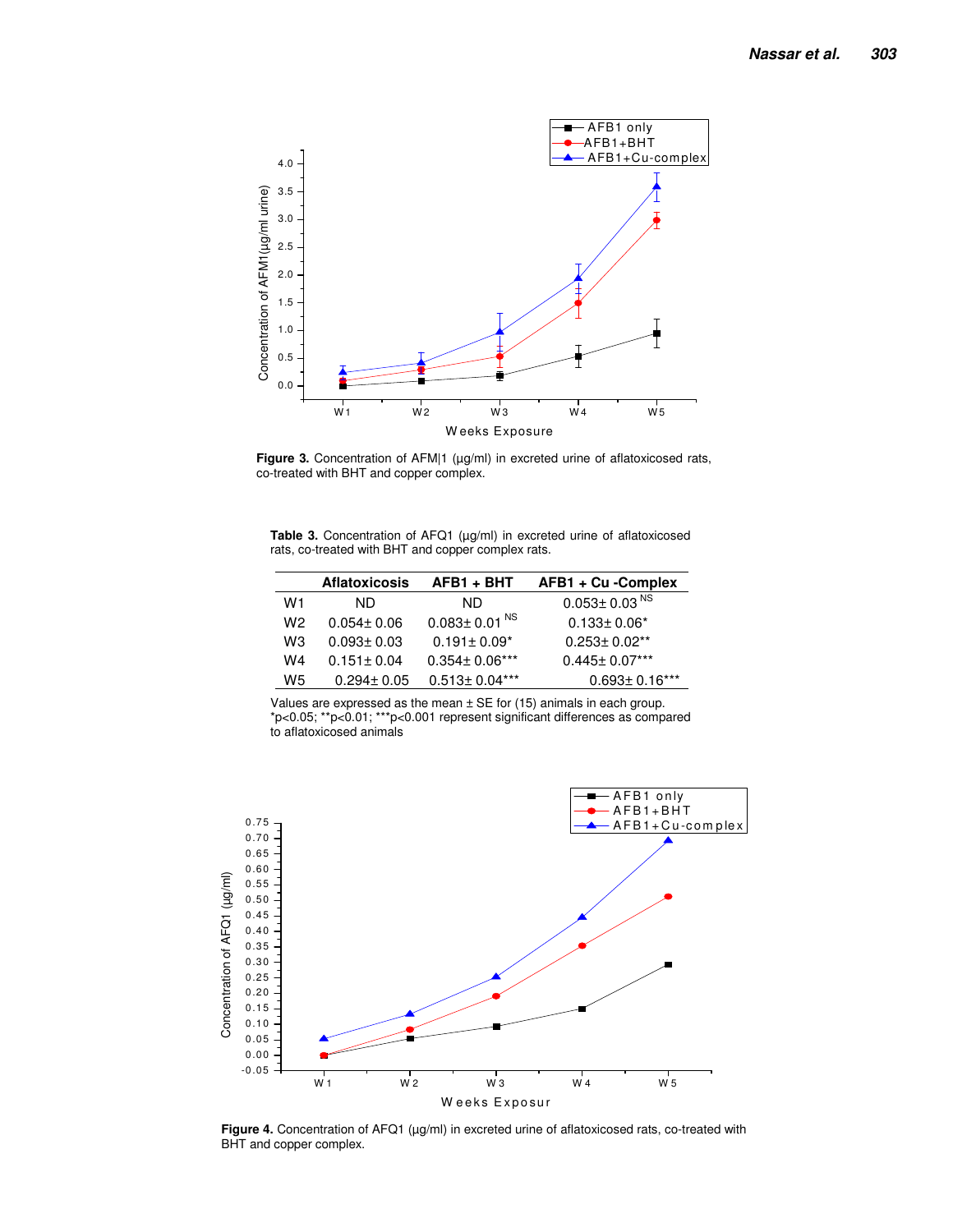

**Figure 5.** VEGF expression in renal tubules from the control groups (A). Cytoplasmic VEGF immunolabeling in treated by aflatoxin B1 (B). VEGF staining shown after BHT (C) as well as copper complex co-treated animals (D) were significantly decreased compared that observed in treated by Aflatoxin B1. Scale (VEGF x 400).

#### **DISCUSSION**

The detected increase in the excreted AFB1 in urine during the time course of chronic exposure for five weeks is consistent with reported data of others who postulated that approximately 50% of the oral dose of AFB1 is quickly absorbed in the small intestine and enter the liver to be concentrated there for oxidation while the kidney concentrates small portion, the free AFB1 and its water soluble metabolites can be found in the systemic blood to be excreted out in urine and feces (Coulombe et. al., 1985; Wogan et. al., 1967). The significant reduction in such excreted AFB1 by either co-treating BHT or Copper (I)-nicotinate complex could be attributed to the predicted promoting effect of both of them on the oxidative metabolic mechanisms that was detected by the corresponding increase in the urine output of AFM1 and AFQ1. This AFQ1 is more highly excretable by about 18 times than any other metabolite (Hsieh et al., 1974). Since, the treatment with BHT in vivo is well known to protect against AFB1-induced cytotoxicity and to reduce

the covalent binding of AFB1 in primary culture of adult rat hepatocytes that was based on effects which alter AFB1 mechanisms by induction of several antioxidative and conjugating enzymes to play significant role in the activation and detoxification of AFB1 (Salocks et al., 1981). It seems that, the tested copper nicotinate chelating complex is more significantly efficient for promoting the metabolic pathways towards production of AFM1 and AFQ1 than the effect of BHT. Wild and Tuner in (2002) and Eaton et al., in (2001) have postulated that the available experimental evidence showed that excretion of AFB1 in urine and feces after exposure to AFB1 is followed by evolved AFP1 glucuronides regulated by undetected CYP family(s) but the AFQ1 glucuronides could be initiated by CYP 3A4 (3A5) while the hydrophilic AFM1 evolved by the active CYP 1A2.

Rationally, the more efficient detoxifying agents against aflatoxicosis whatever prophylactic or treating compounds is the more promoting effectors for directing the metabolic pathway towards further production of hydrophilic detoxified AFM1 as well as the more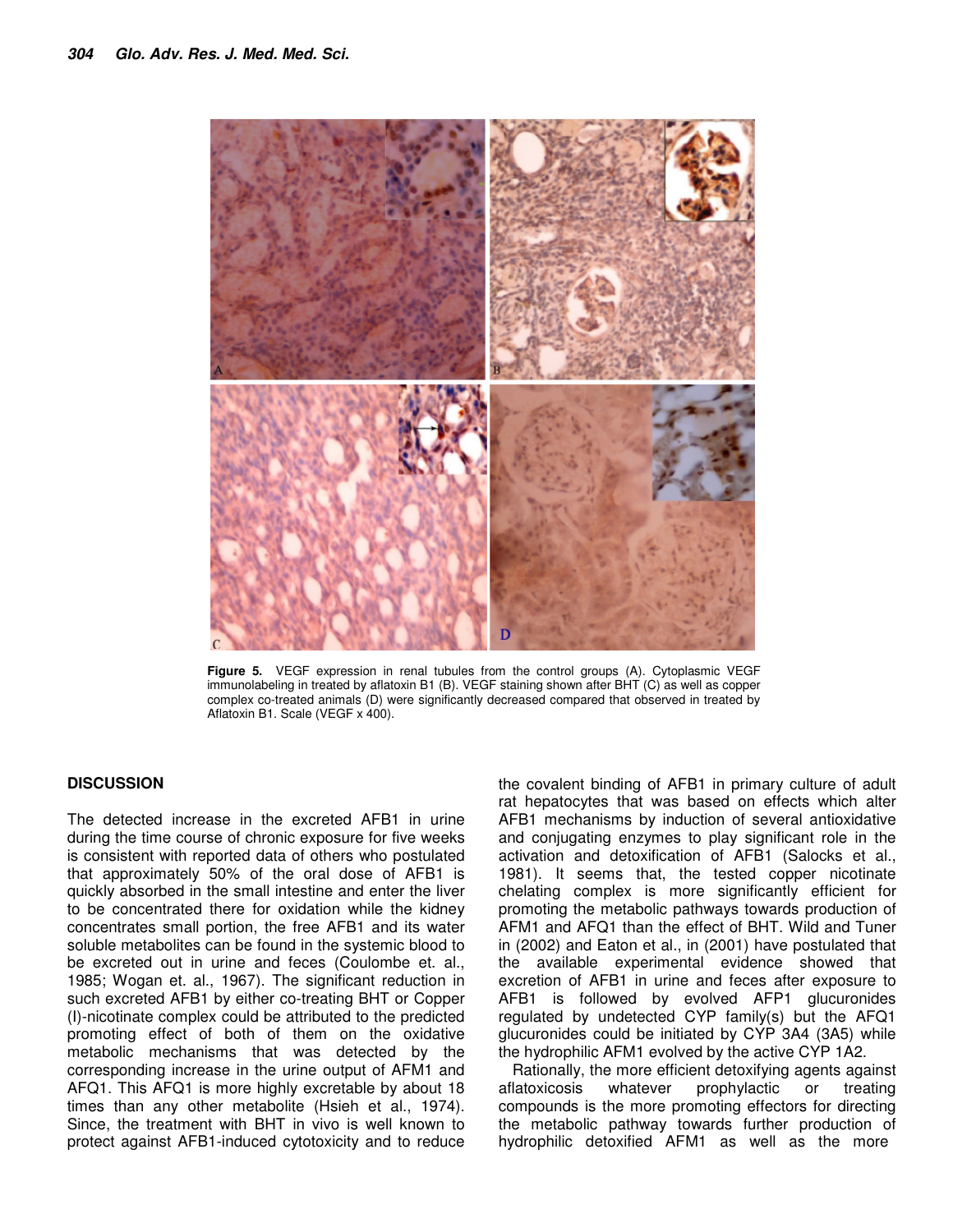excretable one AFQ1. The appreciated detoxifying agent for several decades was that of BHT (Ch'ih et al., 1989), herein it seems that the copper chelating complex somewhat more efficient in this virtue. Regarding the aim of this submitted work for getting up the most detoxifying agent especially that it is composed of daily required bioelements (copper 3mg/day and nicotinic acid 15mg/day) for the human being that we have concerned in this research. It fortunately seems to be more efficient than BHT as detoxifying agent against aflatoxicosis. Wang et al., (1998) stated that, the AFB1 metabolizing enzymes depend on affinity as well as on the expression levels of human liver where CYP 3A4 is the predominant CYP450. Moreover, they postulated that the human hepatic CYP 3A5 expression is polymorphic with a proportion of individuals showing no expression in particular 40% of African-Americans do not express this enzyme. Sequentially, Hustert et al., and Kuehl et al., in 2001 identified polymorphisms in the promoter region of CYP 3A5 that alternative splicing and a truncated protein.

The Obvious observed metabolic pathway was directed towards formation of AFM1 and AFQ1 to be more accelerated by about 3 times that of the chronically untreated aflatoxicosed animals by induction of the tested copper (I)-nicotinate complex (Fukayama and Hsieh 1984). The metabolites that regulated by the CYP families 1A2, 3A4 and 3A5 that may similarly exhibit the character of the brain tryptophan hydroxylase which is not generally saturated with substrate; consequently the concentration of tryptophan in the brain influences the synthesis of 5-hydroxytryptamin (Goodman & Gilman 's 2008). Accordingly chronic exposure to aflatoxicosis resulted in further increase of such metabolites that were observed as products of parabolic function mechanism. The significant increase in these metabolites was reported by Halladay et al., (1980); Kawano et al., (1980) who stated that exposure to BHT increases the synthesis and activity of many microsomal and cytosolic enzymes including cytochrome P-450- dependent monooxygenases. Similarly it could be concluded that the more highly effective copper chelating complex promoted the endogenous biosynthesis of the cytosolic CYP 450 families responsible for detoxification of AFB1 into the excretable AFM1 specifically metabolite AFQ1.

The observed increased VEGF in the renal tubules and glomeruli resulted as signs of nephrotoxicity similar to those observed by intoxicated injured liver (Taniguchi et al., 2001). Noticeably, the VEGF is a transducer that conveys signals between endothelial and epithelial/mesenchymal cells and activates angiogenesis (Shweiki et al., 1992). The reduced accumulated in VEGF by BHT co-treated cases is similar to those reported by (Mahmut et al., 2014) by using a polyphenolic flavonoid antioxidant against injured hepatotoxicity. The authors interpreted such a reduction due to the antioxidant effect through reduces the in vivo the VEGF protein expression. Hence, the dramatic reduction by co-treated by copper

complex could be accepted as a result of VEGF mRNA reduction or further positive effect in specific gen silences.

# **CONCLUSION**

These biochemical findings enhance the beneficial idea for using this copper (I)-nicotinate complex as a potent food additive with most efficient detoxificating against probable aflatoxicosis of human being and animals.

#### **REFERENCES**

- AOAC (2000). Official methods of analysis of the Association of Analytical Chemists. Edited by H. William, 17 th Ed., Vol II, Association of Official Analytical Chemists, Arlington VA.
- Booth C (1972). The genus Fusarium. Common wealth mycologicalinstitute, Kew, surrey, United Kingdom.
- Buetler TM, Bammler TK, Hayes JD, Eaton DL (1996). Oltiprazmediated changes in aflatoxin B1 biotransformation in rat liver: implications for human chemointerversion. Cancer Res., 56: 3206- 3213.
- Deabes MM, Darwish HR, Abdel-Aziz KB, Farag IM, Nada SA, Tawfek NS (2012). Protective effects of Lactobacillus rhamnosus GG on Aflatoxins-induced Toxicities in male Albino Mice. J. Environ. and Analyt. Toxicol. 2(3): 2-9.
- Ch'ih JJ, Biedrzycka DW, Lin T, Khoo MO, Devlin TM (1989). 2(3)-tert-Butyl-4-hydroxyanisole inhibits oxidative metabolism of aflatoxin B1 in isolated rat hepatocytes. Proc. Soc. Exp. Biol. Med. 192:35–42.
- Creppy EE (2002). Update of survey, regulation and toxic effects of mycotoxins in Europe. Toxicology Letters 127: 19-28.
- Coronel MB, Marin S, Tarrago M, Cano-Sancho G, Ramos AJ, Sanchis V (2011). Ocheratoxin A and its metabolites ochratoxin alpha in urine and assessment of the exposure of inhabitants of Lleida, Spain. Food and chem. toxicol. 49: 1436-1442.
- Coulombe RA, Sharma RP (1985). Clearance and excretion of intratracheally and orally administered aflatoxin B1 in the rat. Food Chem. Toxicol. 23:827–830.
- Cupid BC, Lightfoot TJ, Russel D, Gant SJ, Turner PC, Dingley KH (2004). The formation of AFB1 -macromolecular adducts in rat and human and dietary levels of exposure. Food and Chem. Toxicol. 42 (4): 559-569.
- Eaton DL, Gallagher EP (1994). Mechanisms of aflatoxin carcinodenesis. Annu. Rev. Pharmacol. Toxicol., 34: 135-172.
- Eaton DL, Evan PG, Theo KB, Kent LK (1995). Role of cytochrome P4501A2 in chemical carcinogenesis: Implications for human variability in expression and enzyme activity. Pharmacogenetics, 5: 259-274.
- Eaton DL, Bammler TK, Kelly EJ (2001). Interindividual differences in response to chemoprotection against aflatoxin-induced hepatocarcinogenesis: implications for human biotransformation enzyme polymorphisms. Adv. Exp. Med. Biol. 500:559–576.
- El-Kady IA, Moubasher MH (1982). Toxigenicity and toxins of Stachybotrys isolates from wheat straw samples in Egypt. Experimental Mycology 6:25-30.
- El-Saadani MA, Nassar AY, AbouEl-Ela SH, Metwally TH, Nafady AM (1993). The protective effect of copper complexes against gastric mucosal ulcer in rats. Biochem. Pharmacol. 46:1011-1018.
- El-Saadani MA (2004). A combination therapy with copper nicotinate complex reduces the adverse effects of 5-fluorouracil on patients with hepatocellular carcinoma. J. Exp. Therap. and Oncol.4:19-24.
- Etzel RA (2002). Mycotoxins. The J. the Am. Med. Assoc. 287 (4): 425- 427.
- Fukayama MY, Hsieh DPH (1984). The effects of Butylated Hydroxytoluene on the in vitro metabolism, DNA-binding and mutagenisty of aflatoxin B1 in the rat. Fd. Chem. Toxic. 22(5): 355- 360.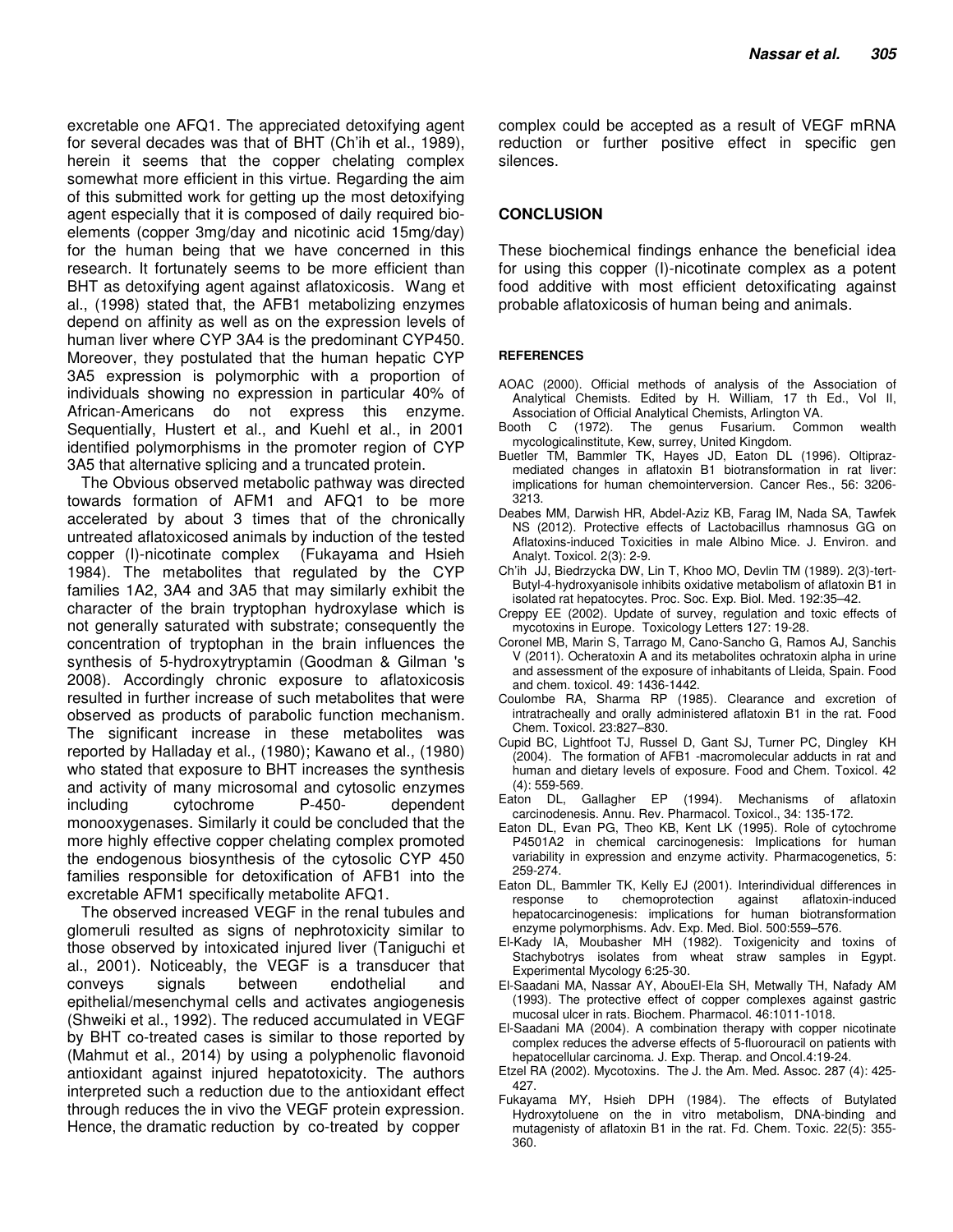- Gohar, M, Dratovsky, M (1975). Synthesis and infrared examination of copper (I) halid complex with nicotinic acid and its ethyl ester. Coll. Czech. Chem. 40: 26-32.
- Goodman, Gilman's, (2008). Manual of pharmacology and therapeutic. New York, ISBN: 978-0-07-144343-2, p 188.
- Groopman JD (1994). Molecular dosimetry methods for assessing human aflatoxin exposures. In D. L. Eaton and J. D. Groopman (Eds.), the toxicology of aflatoxins: Human health, veterinary, and agricultural significance (pp. 259–280). San Diego, CA: Academic Press.
- Gross-Steinmeyer K. and Eaton, D.L. (2012) Dietary mo- dulation of the biotransformation and genotoxicity of aflatoxin B(1). Toxicol. 299: 69- 79.
- Gurtoo HL, Dahms RP, Paigen B (1975). Metabolic activation of aflatoxins related to their mutagenicity. Biochem. Biophys. Res. Commun., 61: 735-742.
- Gurtoo HL, Koser PL, Bansal SK, Fox HW, Sharma SD, Mulhern AI, Pavelic ZP (1985). Inhibition of aflatoxin B1-hepatocarcinogenesis in rats by β-naphthoflavone. Carcinogenesis (Lond.), 6: 675-678.
- Hafez AH, Megalla SE, Mohran MA, Nassar AY (1985). Aflatoxin and aflatoxicosis: V. The kinetic behaviour of dietary aflatoxins in colostrum drawn from cows postpartum. Mycopathol. 89: 161-164.
- Halladay SC, Ryerson BA, Smith CR, Brown JP, Parkinson TM (1980). Comparison of effects of dietary administration of butylated hydroxytoluene or a polymeric antioxidant on the hepatic and intestinal cytochrome P-450 mixed-function-oxygenase system of rats. Fd Cosmet. Toxicol. 18: 569.
- Hatem NL, Hassab HM, Abd Al-Rahman EM, El-Deeb SA, El-Sayed Ahmed RL, (2005). Prevalence of aflatoxins in blood and urine of Egyptian infants with protein-energy malnutrition. Food Nutr. Bull. 26(1):49-56.
- Hong LU, Yan LI (2002). Effects of bicyclol on aflatoxin B1 metabolism and hepatotoxicity in rats. Acta Pharmacol. Sin. 23 (10): 942-945.
- Hsieh DPH, Cullen JM, Ruebner BH (1984). Comparative hepatocarcinogenicity of aflatoxins B1 and M1 in the rat. Food Chem. Toxicol. 22: 1027.
- Hsieh DPH, Salhab AS, Wong JJ, Yang SL (1974). Toxicity of aflatoxin Q1 as evaluated with the chicken embryo and bacterial auxotrophs. Toxicol. Appl. Pharmacol. 30:237- 242.
- Hustert E, Haberl M, Burk O (2001). The genetic determinants of the CYP3A5 polymorphism. Pharmacogenetics, 11: 773-779.
- Jaffe GM (1984). Vitamin C. In Handbook of vitamins: nutritional, biochemical, and clinical aspects. (L. J. Machlin, ed). Marcel Dekker, Inc., New York, NY. Pages 199—244.
- Kawano S, Nakao T, Hiraga K (1980). Species and strain differences in the butylated hydroxytoluene (BHT)-producing induction of hepatic drug oxidation enzymes. Jap. J. Pharmac. 30: 861.
- Kensler TW, Davis EF, Bolton MG (1994). Strategies for chemoprotection against aflatoxin-induced liver cancer. In The Toxicology of Aflatoxins: Human Health, Veterinary, and Agricultural Significance (D. L. Eaton and J. D. Groopman, Eds.), pp. 281–306. Academic Press, San Diego.
- Kuehl P, Zhang J, Lin Y (2001). Sequence diversity in CYP3A promoters and characterization of the genetic basis of polymorphic CYP3A5 expression. Nature Genet. 27: 383-391.
- Mohammed AM, Metwally NS (2009). Antiafla-toxicogenic activities of some aqeous plant extracts against AFB1 induced renal and cardiac damage. J. Pharmacol. and Toxicol. 4: 1-16.
- Mahmut S, Alparslan KD, Recai T, Murat B, Serpil D, Dinc E (2014). Protective effects of silymarin on fumonisin B1-induced hepatotoxicity in Mice. J. Vet. Sci., 15(1): 51-60.
- Manson MM, Ball HW, Barrett MC, Clark HL, Judah DJ, Williamson G, Neal GE, (1997). Mechanism of action of dietary chemopeotective agents in rat liver: induction of phase I and II drug metabolizing enzymes and aflatoxin B1 metabolism. Carcinogenesis, 18: 1729- 1738.
- Monosson E (2012). Biotransformation. National Library of Medicine (NLM): The Encyclopeadia of earth.
- Musa SA, Hafez AH, Nassar AY, Gohar MA (1987). Copper (I) nicotinic acid complex: An immunopoptentiator in chickens vaccinated against New Castle diease. In, Biology of copper complexes, (Sorenson JRJ, ed.) Humana press, Clifton, NJ; pp. 343-350.
- Nassar AY, Megalla SE, Abd El-Fattah HM, Hafez AH, El-Deap TS (1982). Binding of aflatoxin B1, G1 and M1 to plasma albumin. Mycopathologia 79: 35-38.
- Nassar AY, Galal AF, Mohamed MA, Megalla SE, Hafez AH (1985). The effect of aflatoxin B1 on the utilization of serum calcium. Mycopathologia, 91: 127-131.
- Nassar AY, Ali AM, Nafady AA, El-Baz A, Mohamed YS, Abdel Latif FF, Hussein AM, Nassar MY (2014). Copper (I)-Nicotinate Complex Exhibits More Prophylactic Effect than Butylated hydroxytoluene Against Nephrotoxicity in Chronically Aflatoxicosed Rats. Glo. Adv. Res. J. Med. Med. Sci. 3(9): 251-261.
- Oliver M (1967). In the Vitamins, Vol. I (W. H. Sebrell and R. S. Harris, Eds.), Academic Press, New York, p. 359.
- Omar HE (2013). Mycotoxins-induced oxidative stress and disease. INTECH, Chapter 3.
- Rosmorduc O, Wendum D, Corpechot C, Galy B, Sebbagh N, Raleigh J, Housset C, Poupon R (1999). Hepatocellular hypoxia-induced vascular endothelial growth factor expression and angiogenesis in experimental biliary cirrhosis. Am. J. Pathol. 155: 1065-1073.
- Salama RHM, Nassar AYA, Nafady AAM, Mohamed HHT (2007). A novel therapeutic drug (copper nicotinic acid complex) for nonalcoholic fatty liver. Liver International. 27: 454-64.
- Salocks CB, Hsieh DPH, Byard JL (1981). Butylated hydroxytoluene pretreatment protects against cytotoxicity and reduces covalent binding of aflatoxin B1 in primary hepatocyte cultures. Toxic. appl. Pharmac. 59: 331.
- Shatat AR, Saad Eldien HM, Nassar MY, Mohamed AO, Hussein AHM, El-Adasy AA, Khames AA, Nassar AY (2013). Protective Effects of Copper (I)-Nicotinate Complex Against Aflatoxicosis. The Open Toxicol. J. 6: 1-10.
- Shepherd EC, Phillips TD, Rick IT (1984). Aflatoxin B1 metabolism in the rat: polyhalogentaed biphenyl enhanced conversion to aflatoxin M1. Xenobiotica, 14 (9): 741-750.
- Shimada T, Nakamura S, Imaoka S, Funae Y (1987). Genotoxic and mutagenic activation of aflatoxin B1 by constitutive forms of cytochrome P-450 in rat liver microsomes. Toxicol. Appl. Pharmacol. 91: 13-21.
- Shweiki D, Itin A, Soffer D, Keshet E (1992). Vascular endothelial growth factor induced by hypoxia may mediate hypoxia-initiated angiogenesis. Nature, 359: 843-845.
- Sorenson JRJ (1982). Inflammatory Disease and Copper. (ed.Sorenson, J.Rj.) p 3-8. New Jersey, Human press.; ISBN: 0- 89603-037-7
- Stresser DM, Bailey GS, Williams DE (1994). Indol-3-cerbinol and betanaphthoflavone induction of aflatoxin B1 metabolism and cytochrome P-450 associated with bioactivation and detoxification of aflatoxin B1 in the rat. Drug Metab. Disp. 22: 383-391.
- Taniguchi E, Sakisaka S, Matsuo K, Tanikawa K, Sata M (2001). Expression and role of vascular endothelial growth factor in liver regeneration after partial hepatectomy in rats. J. Histochem. Cytochem. 49: 121-129.
- Thompson EE, Kuttab-Boulos H, Yang L, Roe BA, Di Rienzo A (2006). Sequence diversity and haplotype structure at the human CYP3A cluster. Pharmacogenomics J. 6: 105–114.
- Tsuchihashi S, Ke B, Kaldas F, Flynn E, Busuttil RW, Briscoe DM, Kupiec-Weglinski JW (2006). Vascular endothelial growth factor antagonist modulates leukocyte trafficking and protects mouse livers against ischemia/reperfusion injury. Am. J. Pathol. 168: 695-705.
- Vondracek M, Xi Z, Larsson P, Baker V, Mace K, Pfeifer A, Tjalve H, Donato MT, Gomez-Lechon J, Grafstrom RC (2001). Cytochrome P450 expression and related metabolism in human buccal mucosa. Carcinogenesis. 22: 481-488.